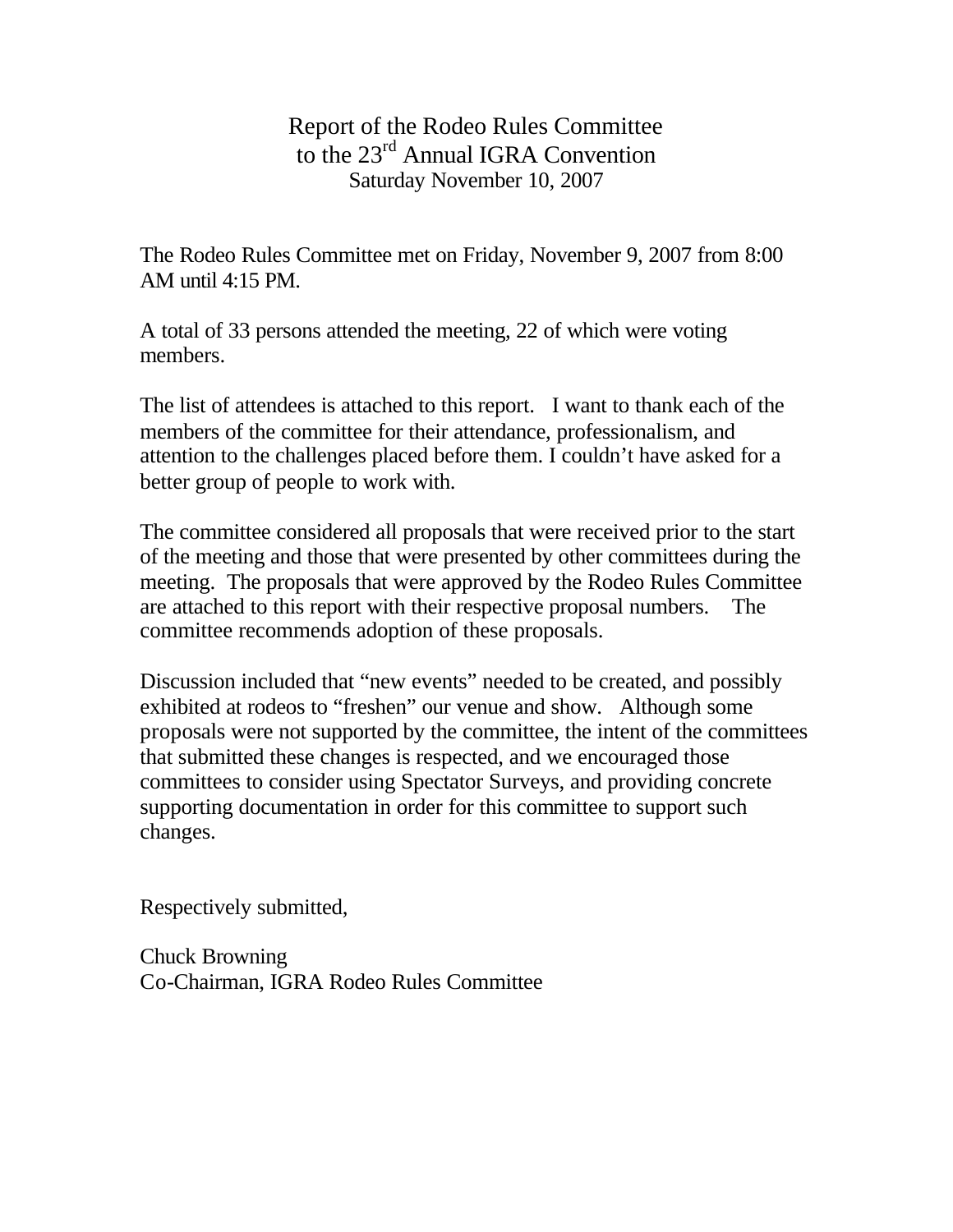# 2007 Rodeo Rules Committee Sign In Sheet for IGRA 2007 Convention:

| Name                    | Association   | Voting      |
|-------------------------|---------------|-------------|
| Sammy Van Galder        | <b>SCCGRA</b> | Y           |
| Dan Iverson             | <b>AGRA</b>   | Y           |
| John Beck               | <b>CGRA</b>   | Y           |
| <b>Jody Harvey</b>      | <b>TGRA</b>   | Y           |
| Dave Elliott            | <b>HGRA</b>   | Y           |
| Lisa Smith              | <b>DSRA</b>   | Y           |
| <b>Michael Norman</b>   | <b>RRRA</b>   | Y           |
| Alana (Lonnie) La Bel   | <b>ASGRA</b>  | Y           |
| Will Lann               | <b>NMGRA</b>  | Y           |
| <b>Mitch Petersen</b>   | <b>NMGRA</b>  | N           |
| <b>Judy Munson</b>      | <b>ARGRA</b>  | Y           |
| <b>Steve Schultz</b>    | <b>ILGRA</b>  | Y           |
| Chuck Kirkwood          | <b>MGRA</b>   | Y           |
| Grigsby White           | <b>SMRA</b>   | Y           |
| Carlos Garcia           | <b>AGRA</b>   | $\mathbf N$ |
| <b>Travis Gardner</b>   | <b>GSGRA</b>  | Y           |
| <b>Ernie Bowers</b>     | <b>LGRA</b>   | Y           |
| Unknown - Didn't print  | <b>SSRA</b>   | N           |
| <b>Brian Rogers</b>     | <b>NGRA</b>   | $\mathbf N$ |
| <b>Bill Watkins</b>     | <b>NGRA</b>   | Y           |
| Kyle Putman             | <b>NSGRA</b>  | Y           |
| Skip Guther             | <b>MGRA</b>   | $\mathbf N$ |
| Michael Lunter          | <b>GWGRA</b>  | Y           |
| De Scott                | <b>DSRA</b>   | Y           |
| George Raye             | <b>SCCRA</b>  | N           |
| <b>Kelly Peebles</b>    | <b>NMGRA</b>  | N           |
| <b>Bob West</b>         | <b>SSRA</b>   | Y           |
| <b>Mathew Salisbury</b> | <b>SCCGRA</b> | N           |
| Thom $M Zim$            | <b>LGRA</b>   | N           |
| <b>Mark Samuel</b>      | <b>CCGRA</b>  | Y           |
| <b>Heather Murray</b>   | <b>ARGRA</b>  | N           |
| Roger Bergman           | <b>GSGRA</b>  | N           |
| Lester Lieu             | <b>PNWGRA</b> | Y           |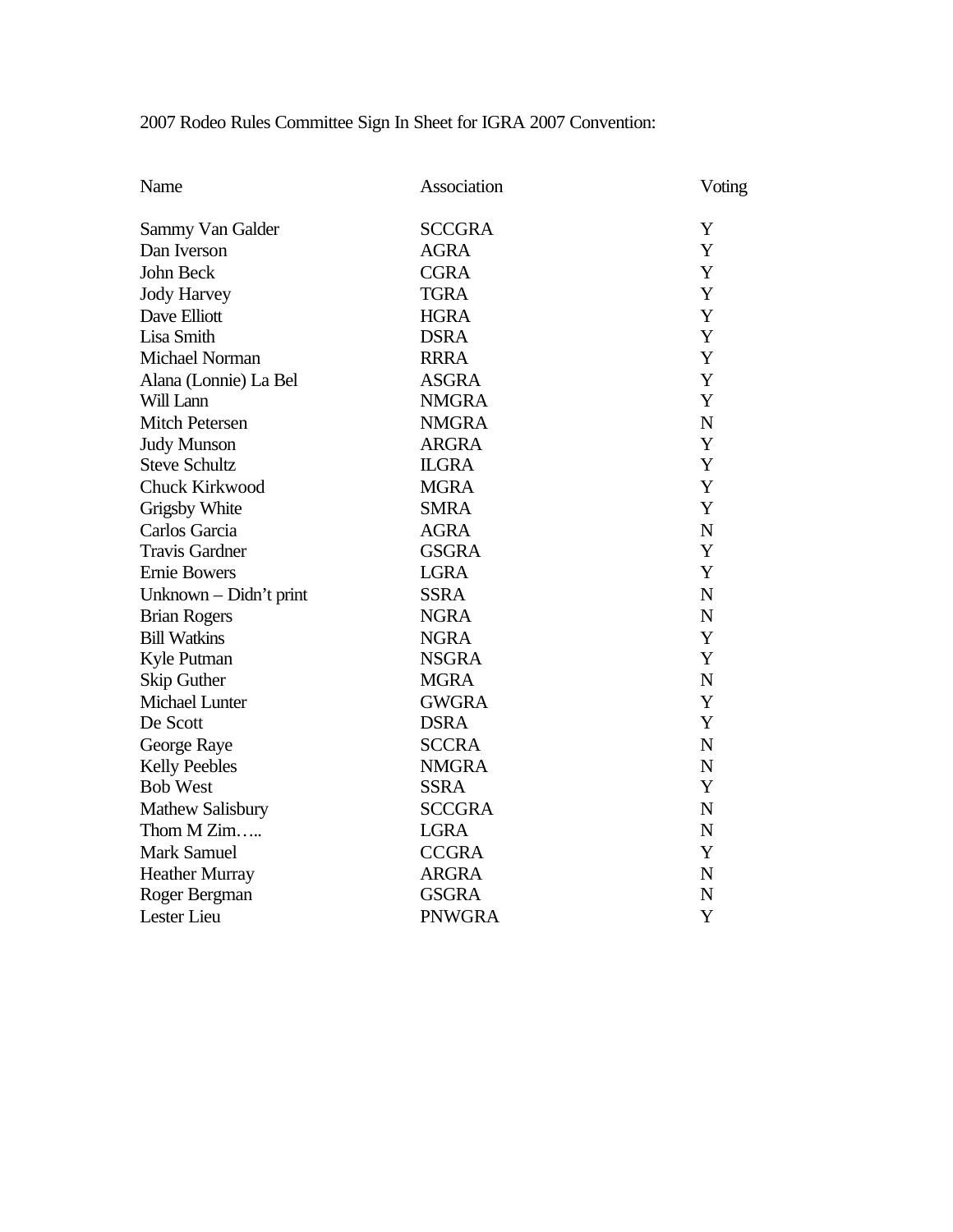Rodeo Rules Committee - 2007 IGRA Convention –

Committee Approved Proposals:

# **Proposal RR-01**

RULE II – REGISTRATION Entries.

- A. With exceptions listed in paragraph 10.D, all entries for all contestants with an IGRA-assigned contestant number must be complete and postmarked by a government postal service or electronic date-time stamp for on-line registrations between the rodeo entry opening date and fifteen (15) days prior to the rodeo first performance. For those rodeos held outside the United States, (i.e., Calgary) entries must be postmarked by a government postal service or electronic date-time stamp for on-line registrations between the rodeo entry opening date and twenty-two (22) days prior to the rodeo first performance.
- B. It is the contestant's responsibility to assure their entry form includes all team member names (and IGRA numbers if possible) by close of registration.
	- 1. Non-compliance with the completion of team entries will result in the contestant(s) not participating in the event.
	- 2. In the event of a dispute regarding team members, those entry forms with matching team members will be recognized as a complete team, and those not matching will be refunded their entry fee for that event.
- C. Registration must be for three (3) hours and cannot end less than five (5) hours prior to the beginning of the first event. All registration times and earliest rodeo start time must be included on the Rodeo Application (Exhibit A3).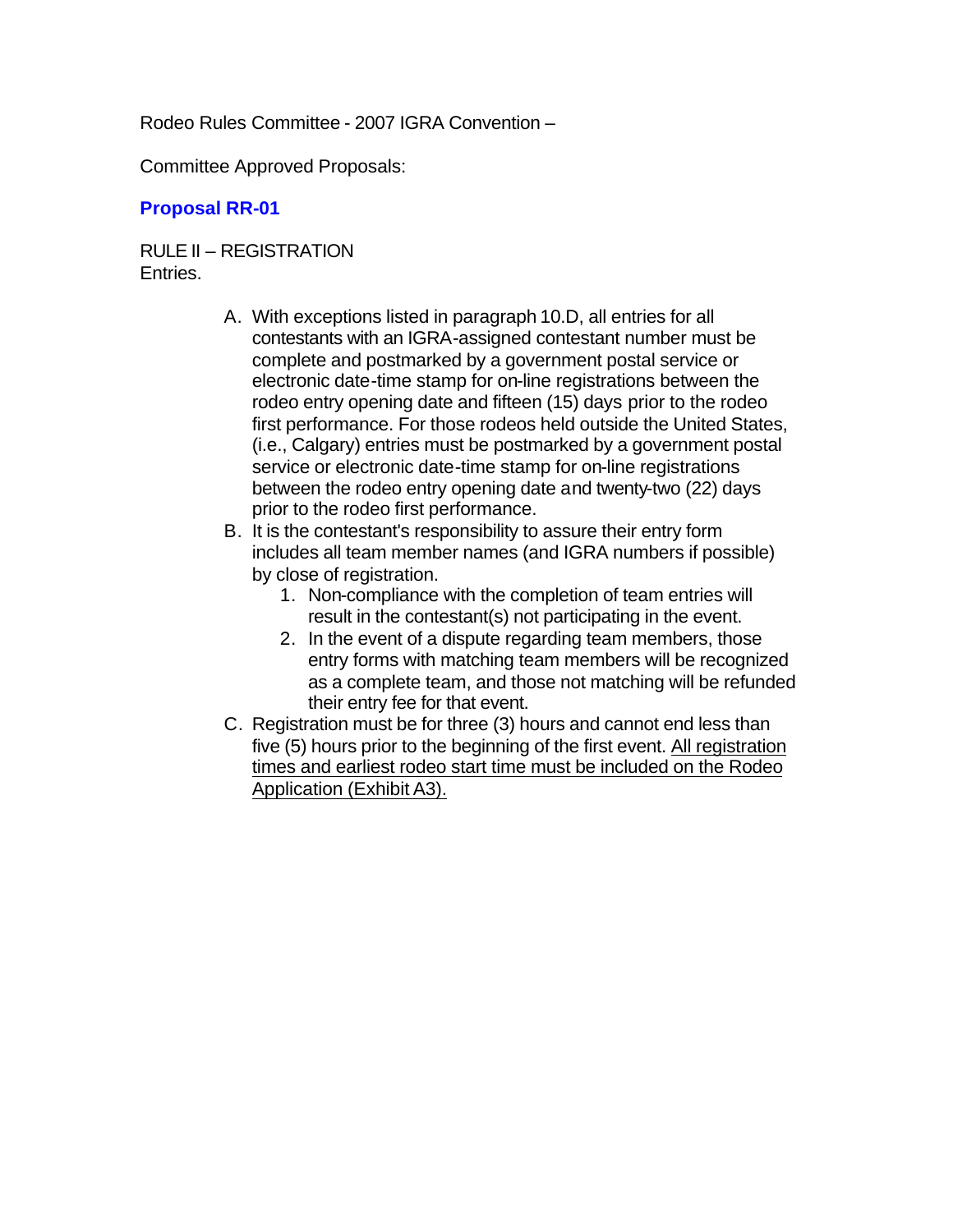### **Proposal RR-02**

- 13. Entry Fees for IGRA-sanctioned rodeos will be twenty three **twenty five** dollars (\$23.00 **\$25.00**) per person, per day, per event to be distributed as follows:
- A. Sixteen **Seventeen** dollars (\$16.00 **\$17.00**) to contestant purse money.
- B. Four Dollars (\$4.00) to the host association
- C. Two Dollars (\$2.00) to e held in escrow by IGRA to be used as purse money for the IGRA Finals Rodeo
- **D. One Dollar (\$1.00) to support contestant online infrastructure.**
- E. Fifty cents (\$.50) to be held in escrow by IGRA to be used for the sole purpose of financing an arena for the IGRA Finals Rodeo (see standing Rule XIV – IGRA Finals Rodeo, Section 2)
- F. Fifty cents (\$.50) to the IGRA General Fund.
- 14. Entry fees for IGRA Finals Rodeo will be twenty three **twenty five** dollars (\$23.00 **\$25.00**) per person, per day, per event and will be combined with any contestant money held in escrow (see Rodeo Rule II – Registration, Number 10 Entries, Paragraph F)

# **Proposal RR-03**

# **RULE I - REQUIREMENTS**

- 1. Veterinarian.
	- A. Have a veterinarian on call for the period the Host Association permits animals on the rodeo grounds of rodeo weekend and provide **post** the name and telephone number in contestant packet and posted in the barn area.
	- B. WITH NO EXCEPTION: A veterinarian with large animal care experience will be on site during the running of all events, performance and slack, foot parade, and grand entry. Noncompliance will result in the Host Association/Chapter being fined \$1,500 for the entire rodeo. A second (2nd) consecutive rodeo violation will result in the Host Association/Chapter being fined \$3,000 for the entire rodeo and be suspended from hosting an IGRA-sanctioned rodeo the next year.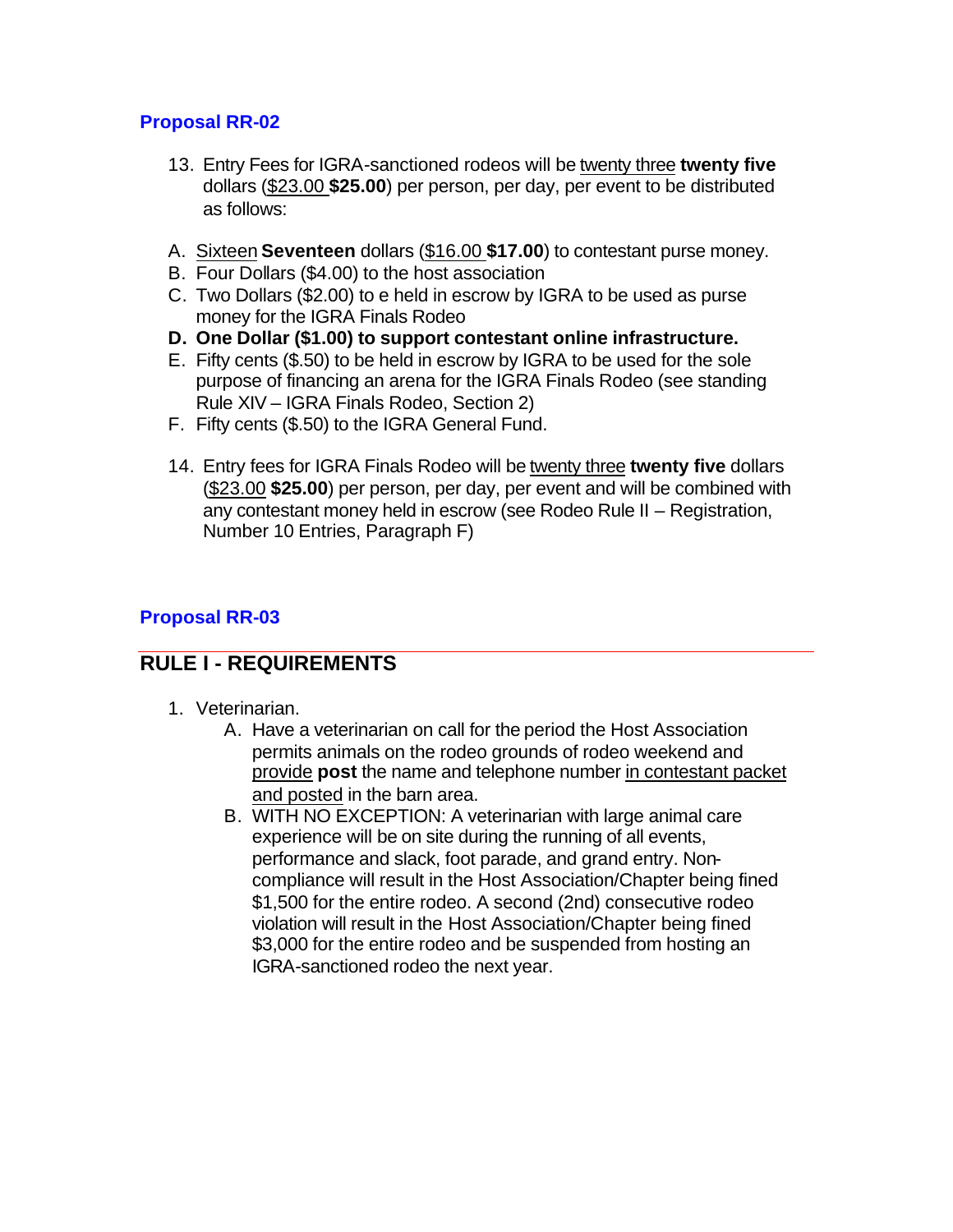### **Proposal RR-04**

- 1. ROPING EVENTS.
	- A. General Rules for Roping Events.
		- 1. Lap and tap timing will be used. Two (2) Judges will be used to start and stop time. One (1) Judge will flag the barrier line at the chute. Time starts when calf or steers' nose clears the chute gate. The second Judge will be mounted on horseback and positioned in the arena to flag the finish of the event for mounted roping events. In Calf Roping on Foot, the finish flag Judge may **must** be on foot and positioned in the arena to flag the finish of the event.

# **Proposal RR-05**

- A. Calf Roping on Foot.
	- 1. Lap and tap timing will be used**.** With a
	- 2. **Contestant has a maximum** 30 second time limit, not including possible penalties **to complete their go**.
	- 3. Each roper **is allowed to throw** will only have one (1) loop.
	- 4. Contestants will be positioned in the roping box behind the head gate and behind a clearly marked barrier line, which will be approximately parallel with and located one (1) foot behind the chute gate hinge posts.
	- 5. **Contestant must verify the Judges are ready, and notify the Chute Gate Puller on weather they will call or nod for the release of the calf. When Ready,** contestant signals for the calf.
	- 6. and time starts when **As calf's nose clears chute gate, Judge will drop flag to start time**. judge flags calf's nose clearing the chute gate.
	- 7. Contestant **must throw loop. L**oop must go completely over the calf's head, and then catch around the neck, leg(s), belly, or combination of these body parts.
	- 8. When Once calf is roped, slack is has been pulled out of the rope, and the rope leaves has left the hand(s) of the contestant, Judge will drop flag to stop time.
	- 9. Catch as catch can. Clean catch. Loop must go completely over the calf's' head, then catch around the neck, leg(s), belly, or combination of these body parts. A clean catch means that the slack must be pulled out of the rope. Judge will flag time when calf is roped, slack is pulled out of the rope, and the rope leaves the hand(s) of the contestant.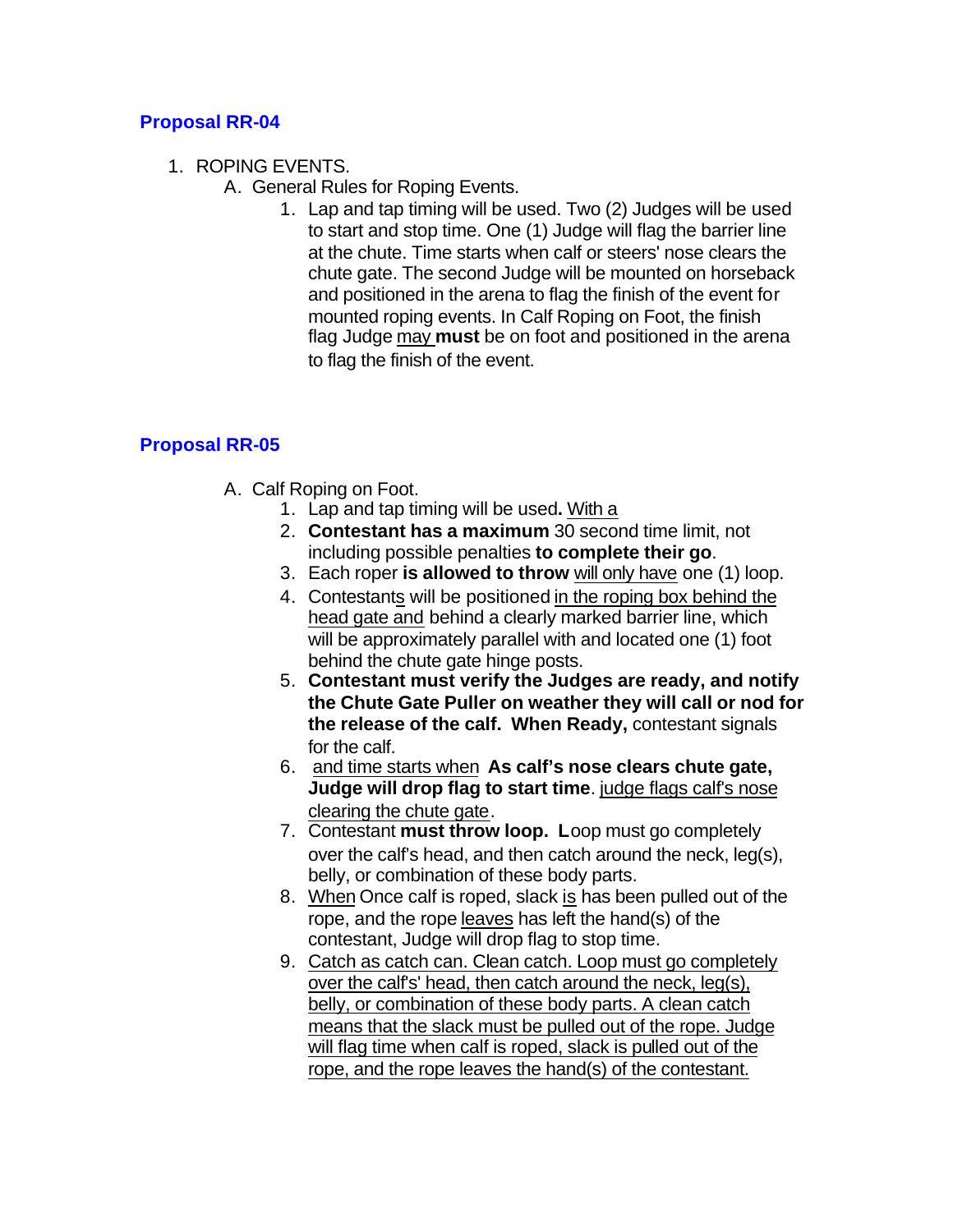Then the flag will be dropped to indicate the time is complete. Legality of the catch will then be judged.

- 10.Following the Stop of time, Judges will determine the validity of the throw and catch and assess penalties or disqualifications.
- 11.There will be a ten (10) second penalty if the roper's foot steps on or crosses over the barrier line before the calf's nose clears the chute gate.
- 12.Reasons for disqualification.
	- **a. Snaring: Snaring is defined as holding loop in calf's path (in an attempt to have calf run into the loop) rather than skillfully throwing the loop to rope the calf.**
	- b. Signaling for release of Calf when Judges are not ready.
	- c. Ropers must throw the loop. Roping the calf without releasing the loop is not permitted. The loop must be released from the roper's hand prior to having any portion of the calf's head within the loop.
	- d. Ropers will be disqualified if entire rope is thrown at the calf.

### **Proposal RR-06**

- A. Team Roping.
	- 1. Lap and tap timing will be used with a ninety 90 second time limit, not including possible penalties.
	- **2. Any individual may enter team roping twice but must switch positions, i.e.; head on one entry and heel on the other.**
	- **3. All changes in lists of roping order due to sharing horses must be made before any stock for that event is loaded in the chute. After stock is loaded, ropers must rope in order listed.**
	- **4. Each contestant will be allowed to carry only one (1) rope. Each team is allowed three (3) throws in all. "Dally" is defined to mean at least one (1) complete turn around the saddle horn.**
	- **5. A loop dropped to the ground is considered to be an expended loop.**
	- 6. Team will start behind the barrier with one roper in each box.
	- **7. Header will signal for steer in order to begin the event.**
	- **8. Time starts when steer's nose clears the chute gate, and is flagged by the Start Judge.**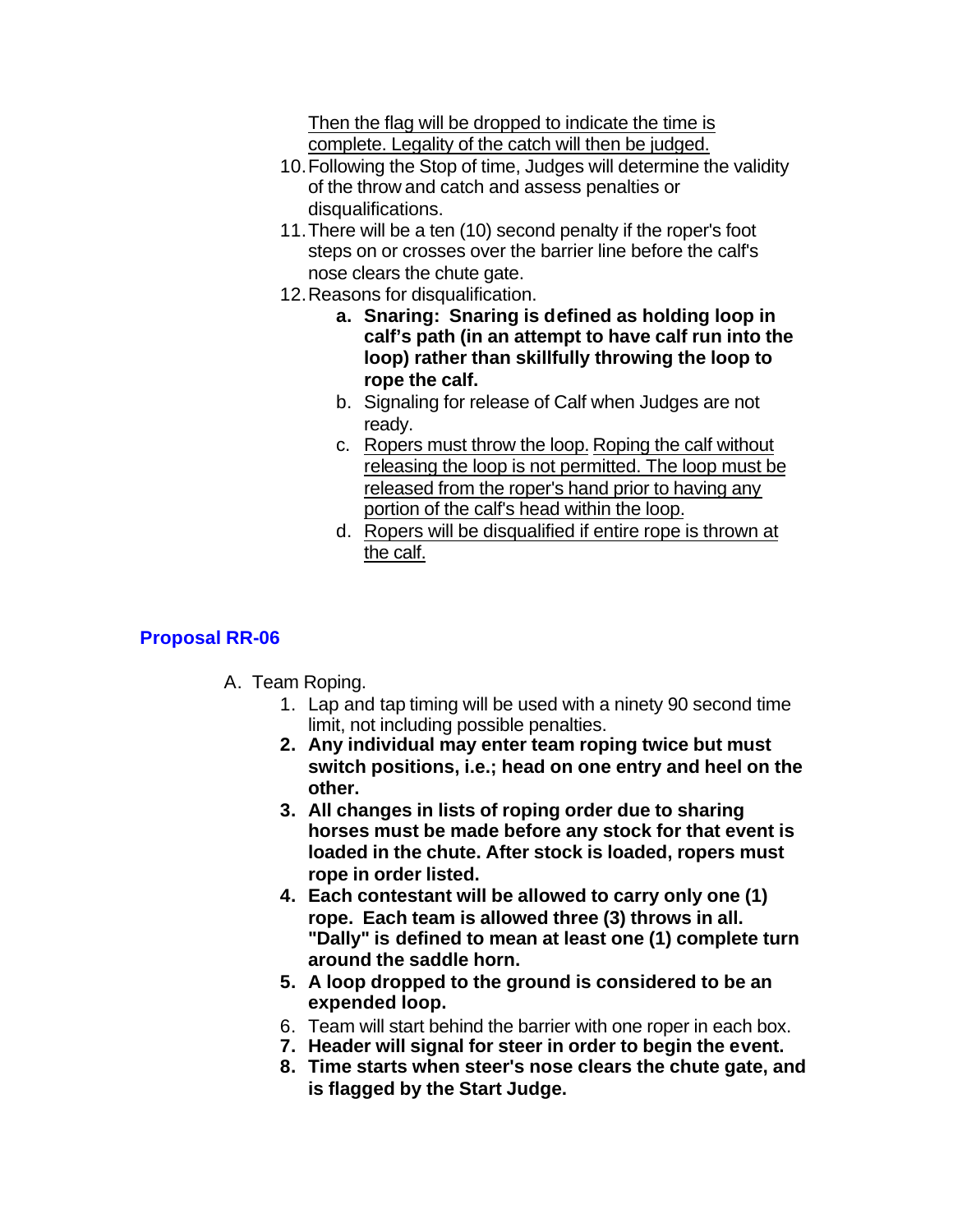- **9.** Header must throw the first loop at the steer's head. **If first loop is a miss, Header may rebuild loop and throw a second attempt.**
- **10.There are only three (3) legal head catches:**
	- ?? **Both horns.**
	- ?? **Half a head.**
	- ?? **Around the neck.**
- **11.After Header has made a legal head catch, a dally is required to secure the Steer, and then header must turn the animal left, across the arena.**
- **12.Heeler may then throw their loop, but the steer must be moving when the heel loop is thrown.**
- **13.For a clean legal catch, the heeler must rope both hind feet of the steer.**
	- **a. Any heel catch behind both shoulders is legal if rope goes up both heels.**
- **14.Heeler must then dally and straighten the line between the header and heeler.**
- **15.Option: HEELER TIE ON RULE Any heeler may "tie on" but must use a quick release device. Roper may not dally over tie on. Tie on roper must finish the run as started.**
- **16.Time is stopped when header and heeler have made legal catches, dallied (Heeler Option for Tie On), horses are faced with all four (4) feet on the ground, are in a relatively straight line with the steer in the middle, and ropes are tight. Finish Judge will then flag the stop of time.**
- **17.Any question as to catches in this contest will be decided by the Judge.**
- 18.The headers horse's tail must clear the box before the loop is thrown.
- 19.There will be a ten (10) second penalty assessed by the Barrier Judge if either horse breaks the box before the steer starts.
- 20.Each contestant will be allowed to carry only one (1) rope. Each team is allowed three (3) throws in all. "Dally" is defined to mean at least one (1) complete turn around the saddle horn.
- 21.Time starts when steer's nose clears the chute gate. Time is stopped when header and heeler have made legal catches, dallied, horses are faced with all four (4) feet on the ground, are in a relatively straight line with the steer in the middle, and ropes are tight.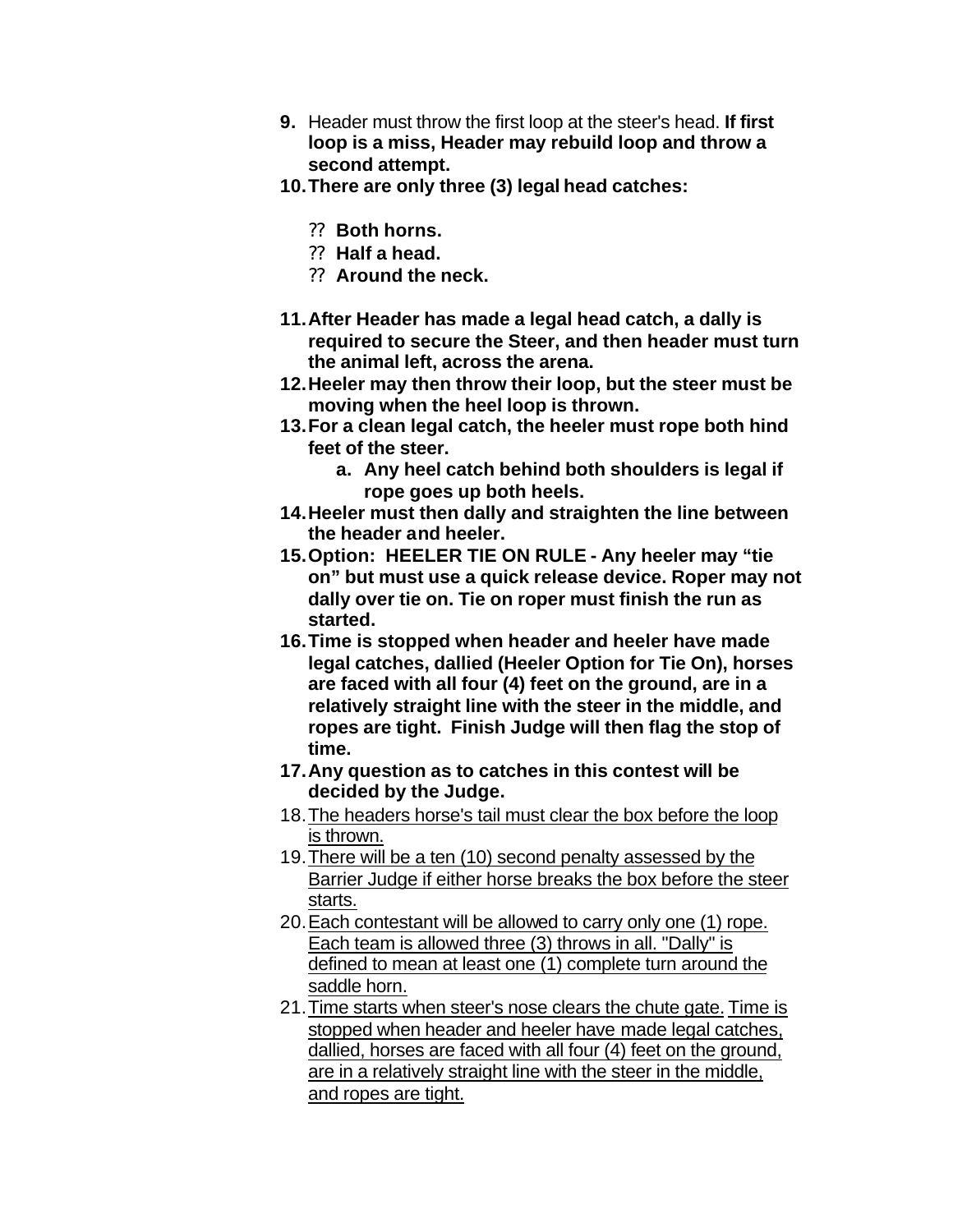- 22.All changes in lists of roping order due to sharing horses must be made before any stock for that event is loaded in the chute. After stock is loaded, ropers must rope in order listed.
- 23.The steer must be moving when the heel loop is thrown.
- 24.If the header's loop hangs up on a horn or the horn wrap, catches a front hoof or hooves, shoulder, or body of the steer, it is a foul catch. Header may work slack to retrieve loop, but neither contestant may retrieve loop by hand.
- 25.If the heeler catches a front hoof or hooves in the heel loop, it is a foul catch. Neither contestant may recover the front hoof or hooves from the loop by hand; however, if the front hoof or hooves come out of the heel loop by the time the Field Judge drops his/her flag, time will be counted.
- 26.Any question as to catches in this contest will be decided by the Judge.
- 27.If the header's loop is on the steer, and the steer is injured or escapes the arena, the team will get lap and tap time with another steer with the rope on it in the chute. The rope will be placed on the steer in a similar manner as it was on the first roped steer. Judge shall make sure that the rope will not catch on the roping box upon release of the steer. Time will resume when the steer makes his initial move out of the chute. The header has the option of restarting in the roping box or within the arena. The heeler will restart in the roping box.
- 28.Any individual may enter team roping twice but must switch positions, i.e.; head on one entry and heel on the other.
- 29.A loop dropped to the ground is considered to be an expended loop.
- 30.Legal catches.
	- a. There are only three (3) legal head catches. Both horns. Half a head. Around the neck.
	- b. Any heel catch behind both shoulders is legal if rope goes up both heels.
	- c. If only one (1) heel is caught when run is completed there will be a five (5) second penalty.
- **31.Penalties:**
- ?? **There will be a ten (10) second penalty assessed by the Barrier Judge if either horse breaks the box before the steer starts.**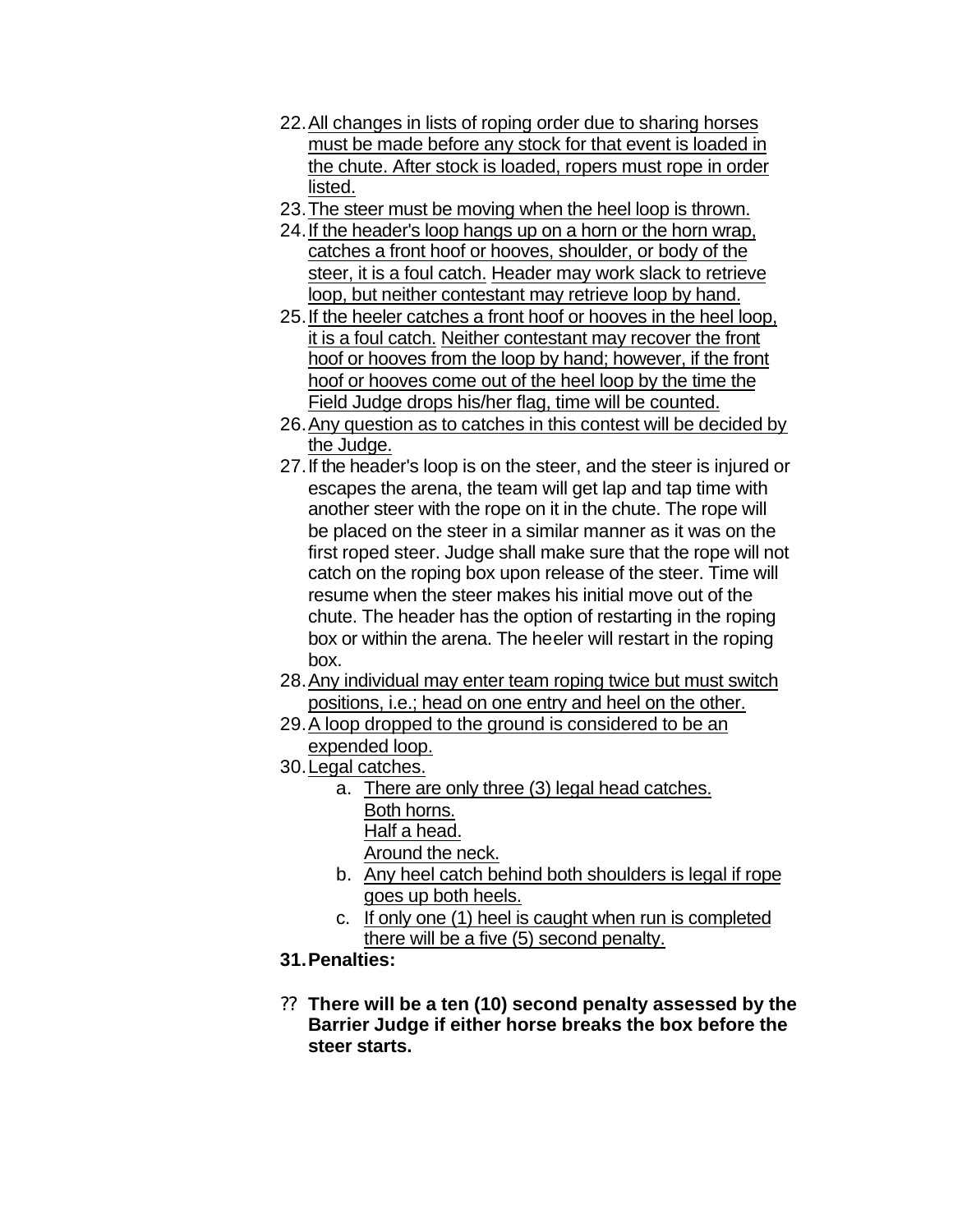- ?? **There will be a ten (10) second penalty assessed by the Barrier Judge if the header horse's tail does not clear the box before the loop is thrown.**
- ?? **If only one (1) heel is caught when run is completed there will be a five (5) second penalty.**
- 32.Reasons for disqualification.
	- a. If Hondo passes over one (1) horn, and the loop goes over the other horn, the catch is illegal.
	- b. If loop crosses itself in head catch, it is illegal. This does not include heel catches.
	- c. Cross fire catches will receive no time. If, in the opinion of the Finish Flag Judge, a heel loop is thrown before the header has dallied and changed the direction of the steer, the team shall receive no time.
	- d. If the header catches one or both front feet or legs in the loop, it is a disqualification if **and** the header dallies. The header must release the rope to prevent injury to the steer.
	- e. Dismounting or falling off horse before time is stopped with a legal catch.
	- f. Roughly handling the steer.
	- g. Ropers must throw the loop. The loop must be released from the roper's hand prior to having any portion of the animal within the loop.
	- h. No tied **Tied** ropes are allowed.
	- i. Header and heeler cannot switch positions during a run.
	- j. If header accidentally jerks steer off its feet or steer trips or falls, header may not drag over eight feet (8') before steer regains its feet or the team will receive no time.
	- k. If heeler ropes the steer around any other part of the body, there will be no time.
	- l. A broken rope or dropped rope will be considered no time.
	- m. Abusive treatment **of any animal** of the contestant's horse.
	- n. If the header's loop hangs up on a horn or the horn wrap, catches a front hoof or hooves, shoulder, or body of the steer, it is a foul catch.
	- o. If the heeler catches a front hoof or hooves in the heel loop, it is a foul catch.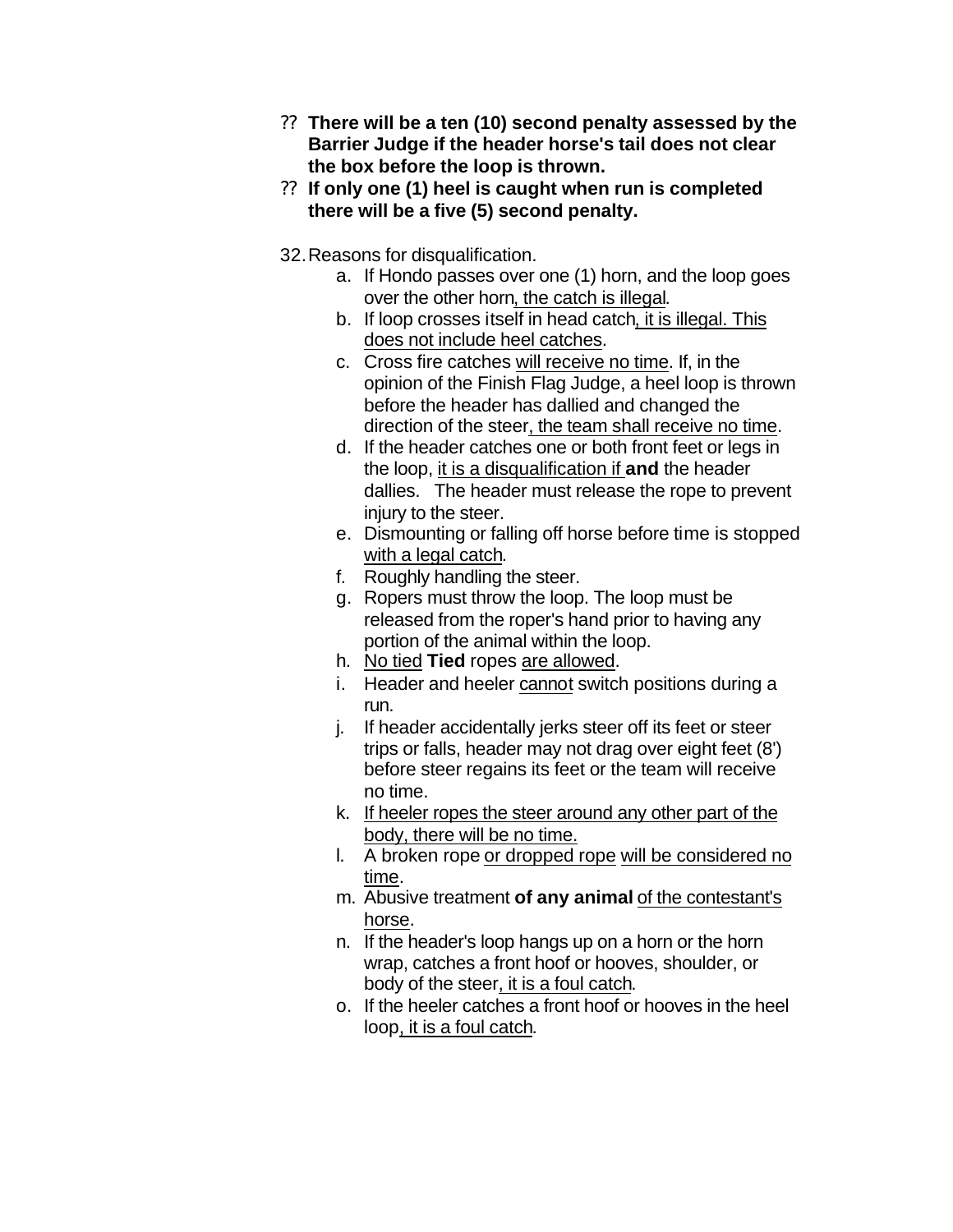### **Proposal RR-07**

#### **RULE V - RODEO LIVESTOCK**

- **1. All IGRA rodeo livestock requirements must be included in the stock contract.**
- **2. Stock Contractors bear the responsibility to know and follow all State or Provincial laws and/or rules regarding health certificates and/or Coggins tests for each State or Province that he/she is traveling in or entering, and must have the necessary paperwork that complies with each State's or Province's laws and/or rules, in regards to all of his stock, State laws can be found at Web site http://www.aphis.usda.gov/vs/sregs/.**

All contractor's livestock shall have any necessary health certificates required by the hosting state, province, territory, facility, or the Host Association.

- 3. Stock contractor must carry his/her own **current** liability insurance.**,** The policy information will be recorded on the Trustee's Rodeo Checklist and include a copy. **and must provide the Rodeo Checklist Trustee a copy in hand prior to starting any Rodeo Event.** The copy will **must** include the policy name, policy number, **policy expiration date,** and insurance company phone number. The Host Association may also request a copy of this liability insurance policy at the time bids are accepted. Any IGRAsanctioned rodeo shall add the following statements to the Stock Contractor's contract:
- 4. Any Stock contractor**'s** personnel working within the IGRA-sanctioned rodeo may will be removed from the rodeo arena and working areas if under the influence or in the possession of alcohol or illegal drugs of any kind during the rodeo.
- 5. The Host Association shall inform the Stock Contractor that **IGRA** contestants in IGRA rodeos are of an amateur ability, and that the bucking stock provided should **must** be similar to that **the level** used in a high school rodeo. IGRA will request that all animals in riding events shall be of amateur ability and have been tried at least once as a bucking animal before being put into rough stock.
- 6. No animal shall be beaten, mutilated, or cruelly prodded. Standard electric prods shall be used as little as possible. Animal shall be touched only on the hip or shoulder area with prod.
- 7. Mulie (non-horned) bulls, riding steers, and calves should be requested from the stock contractor.
- 8. Cows/heifers may be used for the steer riding event if riding steers are not available or of the proper size. If cows/heifers are used, then steers may not be used in that event.
- 9. All efforts shall be made by the stock contractor to provide chute dogging steers, which have been dogged, but not used for team roping in the past. All team roping steers used at IGRA-sanctioned rodeos shall be protected by horn wraps
- 10. Approximate weight of **Requirements for** livestock in the following events shall be...
	- A. **Bulls minimum of 1,200 pounds, Non-horned, or with horns blunted to a minimum diameter of a fifty-cent piece, with smooth, rounded and nonjagged edges.** A minimum weight for bulls shall be 1,200 pounds.
	- B. **Bareback Broncs Minimum 1,000 pounds, been previously bucked, and proven capable of the event.**
	- C. **Riding Steers minimum of 900 pounds, non-horned, or with horns blunted to a minimum diameter of a quarter, with smooth, rounded and non-jagged edges.** Animals used for steer riding 900 to 1,200 pounds. Cows/Heifers may be used for the steer riding event if riding steers are not available of the proper **weight** size. If Cows/Heifers are used, then steers may not be used in that event.
	- D. **Steers– 400 to 500 pounds, and must have minimum of seven inch horns, blunted to the diameter of a dime, with smooth, rounded and non-jagged edges.**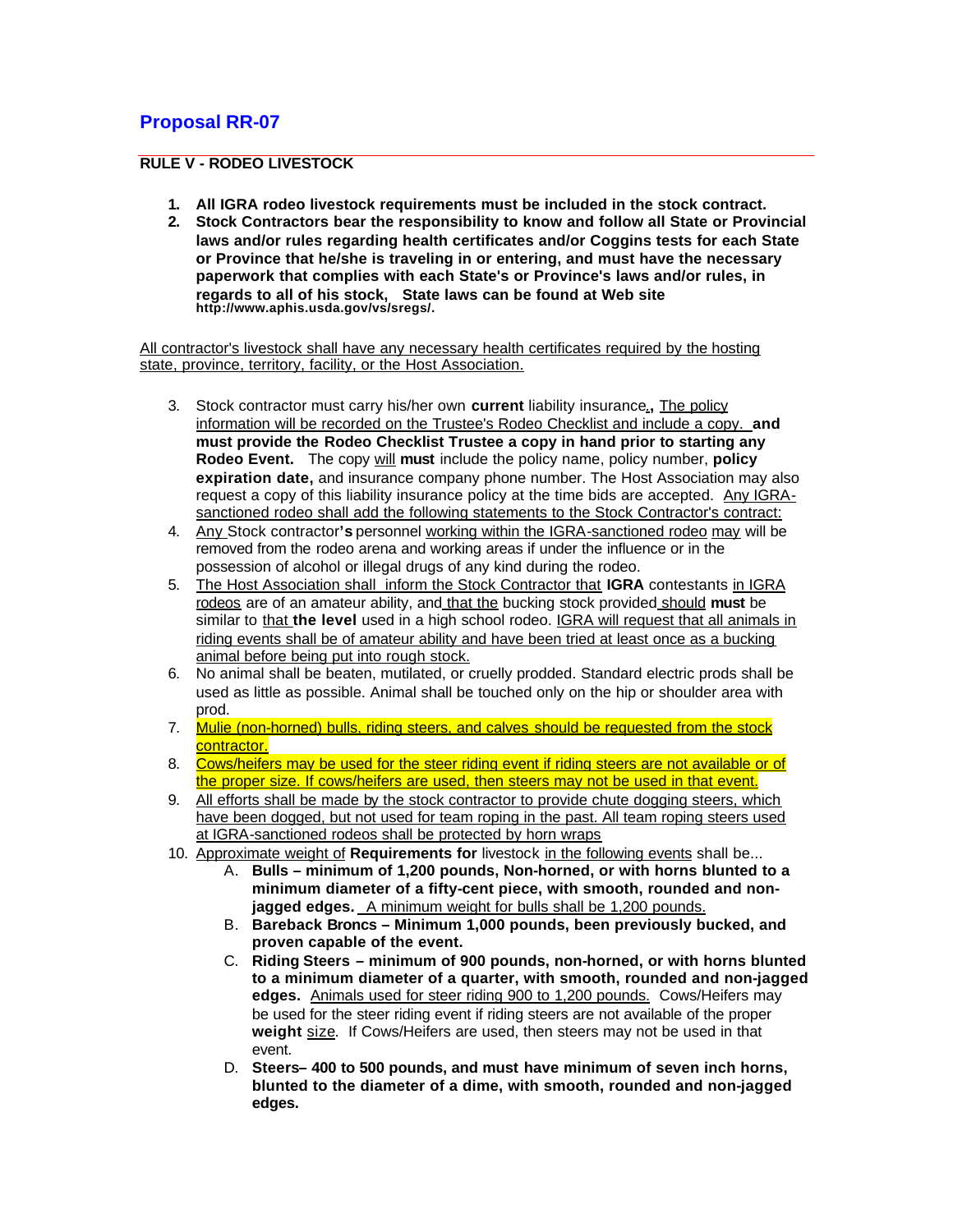- E. Calves **-** weighing 200 to 300 pounds**, no horns, with no more than a 30 pound difference between animals in the herd**. for calf roping.
- F. Common goats are to be of healthy stock with a minimum height requirement of 25 **30** inches at shoulder, but no weight requirement. Goats should be **and be** similar/same in **breed**, height and size. No Billy goats or fainting goats. Goats shall be exchanged after every eight (8) heats. **(This is in the Camp Events General Rules and is redundant)**
- G. **No animal with steel reinforcing bar or plaster on the horns shall be allowed in the competition.**
- 11. Two (2) groups of 400 to 500 pound steers. **Grouping of Steers -** The Chute Coordinator and Stock Contractor shall determine which animals are in each group. One group for chute dogging and steer decorating. The other group **One group** for team roping**.** and **One group for** wild drag race. All stock must be run through the event chutes and through the arena prior to the start of the rodeo where conditions permit. **Team Roping Steers cannot be used for any other event, must have been previously roped, and have protective Horn Wraps during the event. Chute Dogging Steers must have been previously dogged or wrestled a minimum of four times, and have not been previously used for Team roping.**
- 12. Any livestock concerns should be addressed to the Arena Director and/or Chute Coordinator.
- 13. The Arena Director and/or Chute Coordinator will inspect stock upon arrival**, and** Animals for all events will be inspected before **prior to each** the first rodeo performance,. and no **No** sore, lame, sick, **diseased**, or injured animal, or animal with defective eyesight, will be used in the Rodeo Events. shall be permitted in the arena.
- 14. All IGRA stock requirements shall be included in the stock contract. (see #1 above)
- **15.** It is the responsibility of the Arena Director and/or Chute Coordinator to insure that **Stock Contractor's** all horned animals are under **follow the guidelines in Rule #9**. have their horns tipped or cut back. The objective is to have the horns smooth or rounded with no sharp or jagged edges. Guidelines for the Arena Director and/or Chute Coordinator: bull horns should be blunted to approximately the diameter of a quarter **fifty cent piece**; steer horns should be blunted to approximately the diameter of a dime **quarter;** and for camp events and chute dogging, the horns should be a minimum of seven inches (7") long measured from the hair line out to the end of the horn on each side of the steer's head. If an animal does not meet **any of** the above specifications, said animal shall be removed from competitive status. if the Arena Director believes there are enough other animals for the competition. No animal with steel reinforcing bar or plaster on the horns shall be allowed in the competition.
- 16. Animals for all events will be inspected before the first rodeo performance, and no sore, lame, sick, or injured animal, or animal with defective eyesight, shall be permitted in the arena.
- 17. Two (2) groups of 400 to 500 pound steers. The Chute Coordinator and Stock Contractor shall determine which animals are in each group. One group for chute dogging and steer decorating. The other group for team roping and wild drag race. All stock must be run through the event chutes and through the arena prior to the start of the rodeo where conditions permit
- 18. Arena Director and/or Chute Coordinator may **must** pull rodeo livestock from competition for the following reasons...
	- A. Unfit. If animals are **Animals** found to be unfit on the first day of the rodeo, they shall be pulled from competition. These animals can be re-evaluated on the second day of the rodeo and may be used if found to be fit. The stock contractor will be informed that a veterinarian is available.
	- B. Hazardous. If any animal is Animals pulled at any time due to the animal's behavior which could jeopardize the contestants' well being, these animals are to be visibly marked and will not be used for that event for the remainder of the weekend.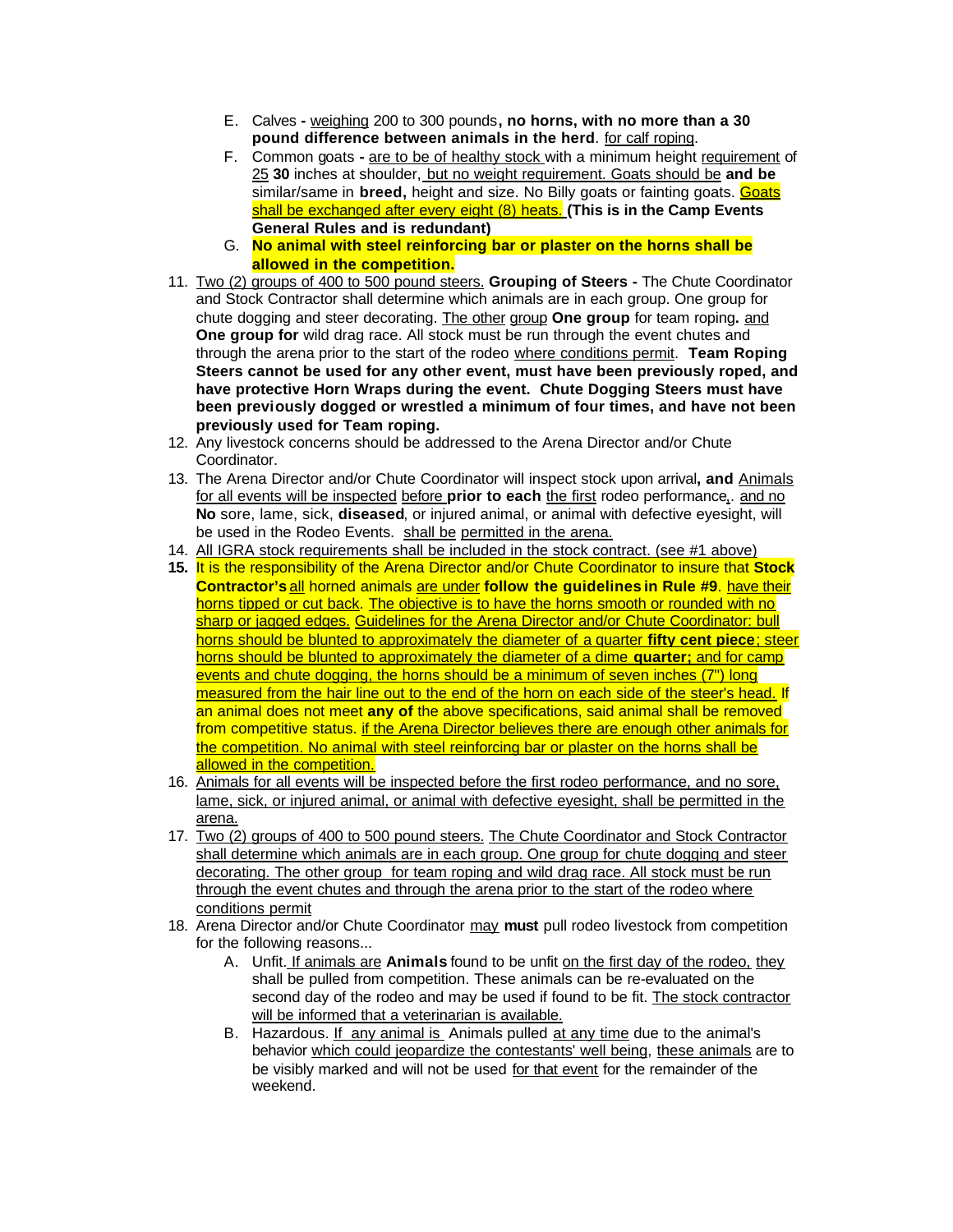#### **In either of the above situation(s), the Stock Contractor must be informed of these decisions**.

- 19. **(Move to #7)**No animal shall be beaten, mutilated, or cruelly prodded. Standard electric prods shall be used as little as possible. Animal shall be touched only on the hip or shoulder area with prod.
- 20. If an animal is injured during an event, it shall be removed as soon as possible from the arena to a place as isolated and comfortable as possible to reduce stress to the animal. Each rodeo shall provide a method and the equipment necessary to remove injured animals from the arena.

#### **Proposal RR-08**

- A. Chute Dogging.
	- 1. (previously 11) Event requires two (2) Judges and three (3) timers.
	- 2. **Arena Buzzer or Horn will "sound" to indicate the end of the 60 second time limit.** Chute dogging is set up in the bucking chutes. Time limit will be sixty (60) seconds timed by three (3) hand stopwatches. An arena buzzer or horn will indicate the end of the event.
	- 3. All **chute dogging** steers are "luck-of-the-draw". There will be no re-runs except in the case of an injured steer, interference, or the steer escaping the arena while in the contestant's control and allowed time limit.
	- 4. Contestant will get into the chute with the steer and position self for start of the event.
	- 5. **Contestant is responsible for obtaining Judges clearance before signaling for their "go", then contestant** Contestant calls **signals** for the event to start. As the gate begins to open, the Start/Finish Judge will simultaneously flag and whistle the start of the event. This Judge's Flag signals the start of the Timers' stopwatches.
	- 6. **As the gate begins to open, the Start Judge will simultaneously flag and whistle the start of the event. This Judge's Flag signals the start of the Timers' stopwatches.**
	- 7. The Line Judge will whistle when steer's nose **once all four feet of the steer have** crossed the ten foot (10') line**,** and then the **indicating** contestant may **begin to** "dog" the steer.
	- 8. **Contestant must use their strength and skill in a manner to bring steer to a stop, or change its direction.**
	- 9. **Once the line judge has whistled, contestant must then twist steer down by applying hold to head and/or horns, without crossing steer's path.**
	- 10. **Steer will be considered legally down only when lying flat on its side with all four feet clear from underneath him. Contestant must maintain control of steer when flagged.**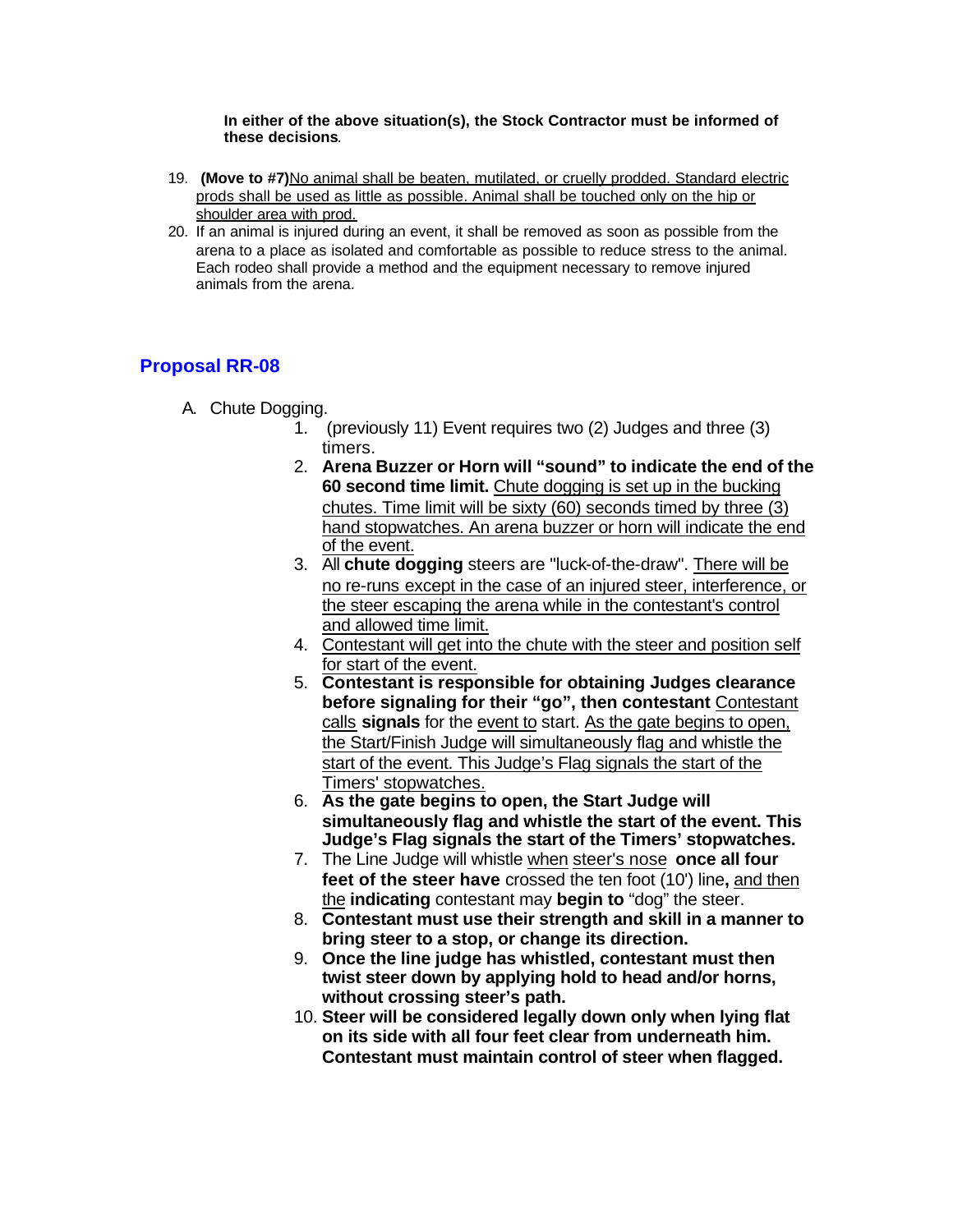- 11. **Once the steer is legally down**, The **the** Start/Finish Judge will flag the end of the event once the steer is dogged. **Judge's Flag signals the stop of Timers' Stopwatches.**
- 12. The Start/Finish Judge**s** will then rule on the legality of the actions leading up to **and including** the finish flag ending the event.
- 13. **If contestant signals for start of the event and Judge(s) have not given clearance, contestant will be disqualified.**
- 14. If the contestant dogs the steer before the **Judge's whistle has indicated the fourth foot crossing** nose has crossed the ten foot (10') line, he/she **they** may let the animal up and **to** continue the event**, or be disqualified for an illegal dog**.
- 15. **If steer is knocked down, tripped, or thrown, by putting head/horns into ground, by contestant crossing steers path, or any other unskilled or illegal fall, steer must be let up and thrown in the legal manner, or contestant will be disqualified.**
- 16. If the contestant loses **physical contact with Steer,** control of the animal (physical contact), contestant is disqualified. he/she is disqualified and the time stops. If the strength/skill of the contestant has the steer beginning to fall in a legal manner, but the contestant releases the steer prior to the Judge's flag, the contestant will be disqualified.
- 17. If the steer is not dogged within sixty (60) seconds, the Judge will inform the contestant that he/she is disqualified.
- 18. **If Contestant places their finger(s) in the steer's eye(s)**, Contestant will be disqualified. for placing finger(s) in steer's eyes.
- 19. (move up) If the contestant dogs the steer before the nose has crossed the ten foot (10') line, he/she may let the animal up and continue the event.
- 20. A steer is considered down when it has been taken down by the strength/skill of the contestant so that it is lying on its' side with all four (4) feet pointed the same direction as the nose when in a natural position. If the steer is taken down in a manner other than specified below (e.g. using a foot or leg to trip causing it to flip, etc.) the contestant shall allow the steer up and attempt to dog the steer in the following prescribed manner.
	- a. A legal fall will have the steer's legs following the same clockwise or counter-clockwise turn of the head.
	- b. A dog fall will have the steer's feet going one way while the nose is going the other way.
	- c. In the case of a dog fall, contestant must move the steer's head in either direction to obtain the correct position.
- 21. **(moved up)** All steers are "luck-of-the-draw". There will be no re-runs except in the case of an injured steer, interference, or the steer escaping the arena while in the contestant's control and allowed time limit.
- 22. If the Judge determines that the event was completed within the time limit**,** but no time is recorded, the contestant has the option of taking the maximum time allowed or having a re-run.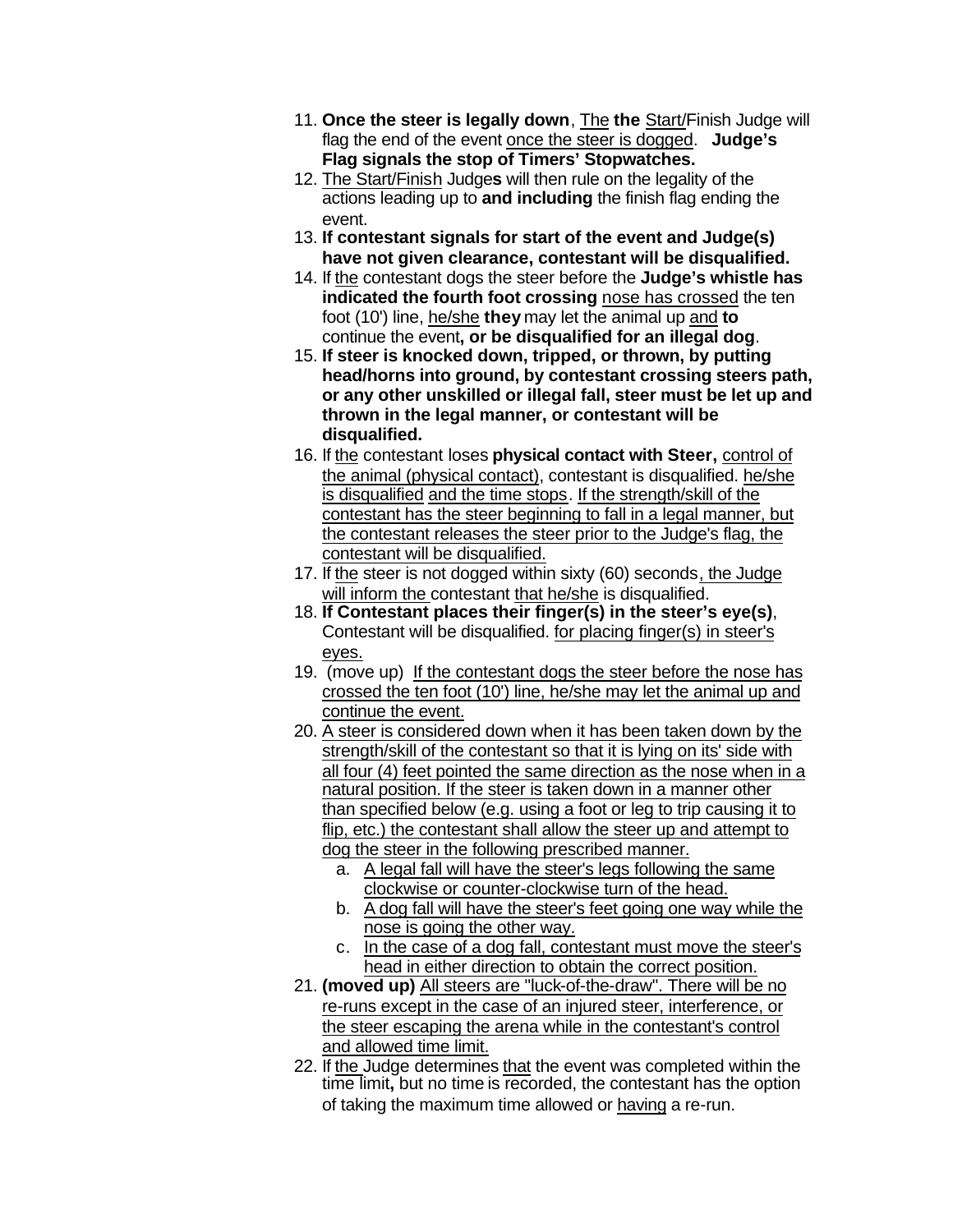- 23. **At Judge's discretion, contestant** Contestant will **may** receive a re-run at the Judges' discretion for the following occurrences: interference, Injured Animal, Animal escaping arena under contestant's control, arena equipment failure, or a Rodeo Official's or other **/** arena personnel's error during the event. If a qualified dog was completed, the contestant has the option of keeping their original time, or accepting the re-run. However; if the contestant has no way of knowing **is unaware,** that something did not happen or function correctly and they continue**s** to compete, the contestant MUST make a qualified dog in order to get **a re-run** another chance.
- 24. (moved up)Chute dogging requires two (2) Judges and three (3) Timers for the official stopwatch dogging time.

#### **Proposal RR-09:**

- 2. ROPING EVENTS.
	- A. General Rules for Roping Events.
		- 1. Lap and tap timing will be used. Two (2) Judges will be used to start and stop time. One (1) Judge will flag the barrier line at the chute. Time starts when calf or steers' nose clears the chute gate. The second Judge will be mounted on horseback and positioned in the arena to flag the finish of the event for mounted roping events. In Calf Roping on Foot, the finish flag Judge may **must** be on foot and positioned in the arena to flag the finish of the event.

### **Proposal RR-10:**

Page 57 Rule XI Rules for Events

- 4. Camp Events
- D. Goat Dressing

2. Goats shall be exchanged after **a maximum of** every eight (8) heats. **The number of heats per goat will be announced prior to the running of the first heat.**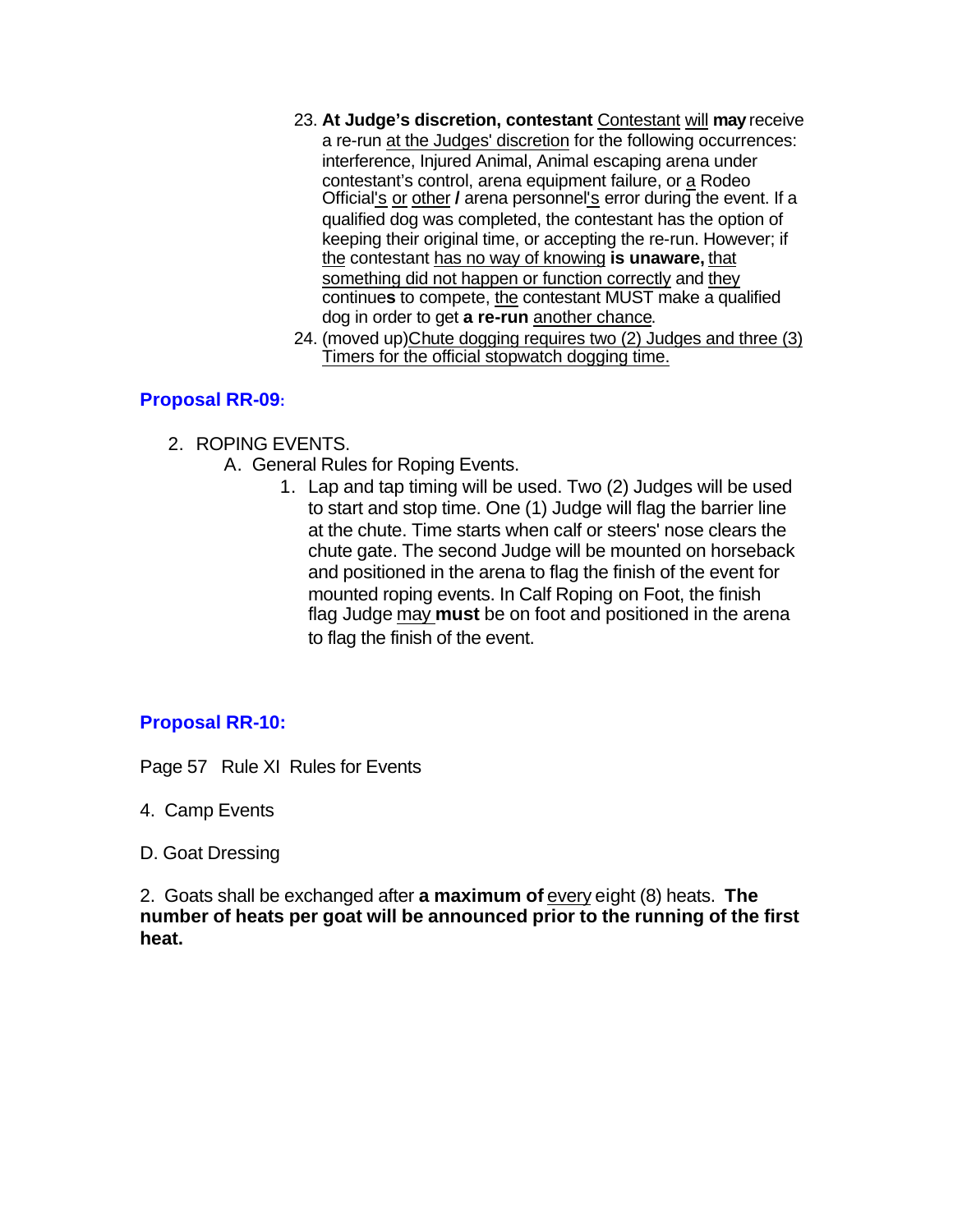### **Proposal RR-11**:

#### Page 78 Rule – Registration

**21.**A mandatory meeting and roll call for new contestants will be held before the start of the rodeo. All new contestants will be notified of the meeting and the requirement of disqualification for failure to attend. Items to be discussed, but not limited to, include dress code, use of alcohol and drugs, tie down and safety persons, shared riggings, knowledge of rules, animal safety and welfare, and other general information. This meeting will be held by the Arena Director or his/her designee. Any questions or rule clarifications from all contestants or rodeo personnel may also be addressed at this meeting. The time and place of the meeting will be posted at Friday night's registration. Attendance is required in order to compete or **the contestant will be disqualified and all** entry fees will be forfeited. **unless both the Rodeo Secretary and the Arena Director excuse the contestant from the meeting.**

#### **Proposal RR-12:**

## **RULE VIII - RODEO PRIZES AND PAYOFFS**

- 1. Purse **Day** and Prize Money.
	- A. Entry fees designated as purse money will be distributed back to contestants. If an event purse is not won, it will be held in escrow by IGRA for the Finals Rodeo contestant purse. Purse money will be awarded to contestants on a daily basis by the formula in 1.E and 1.F below. **Entry fees are defined as day money. Day Money will be distributed back to contestants based upon formulas found in 1.E and 1.F below, and day money that is not awarded by the end of a particular Rodeo Weekend will be held in escrow by IGRA for the Finals Rodeo Contestant Day money.**

#### **Proposal RR-13**:

RULE X - GENERAL RULES (rewrite/renumber)

Paragraph 17 A meeting under the direction of the Rodeo Secretary will be held within thirty (30) minutes after the close of rodeo registration. The following rodeo personnel and their assistants will attend: Judges, Scorekeepers, Timers, Announcers, Arena Director, Chute Coordinator,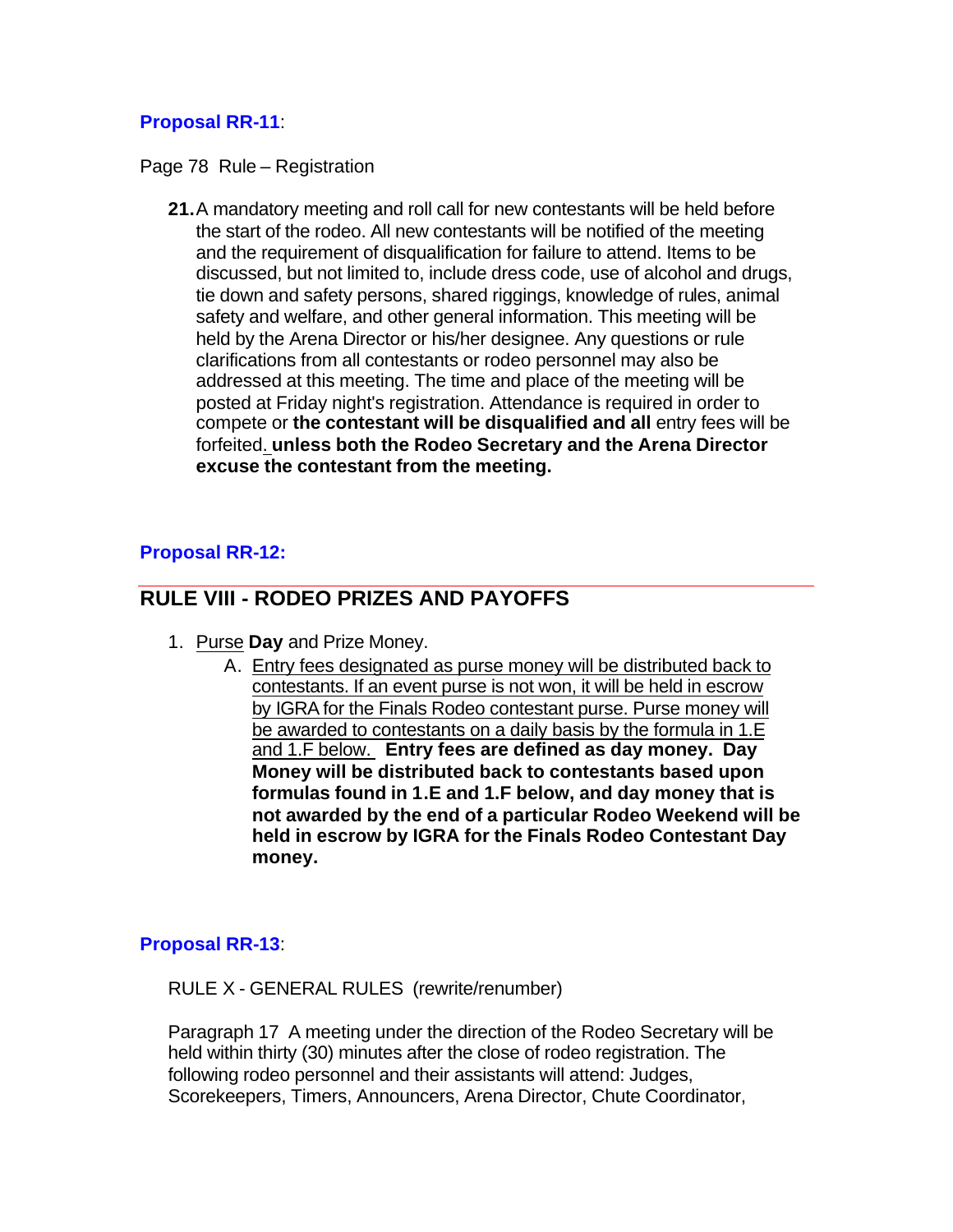Rodeo Director, and the Rodeo Checklist Trustee. Any of these officials unable to attend this meeting due to circumstances, i.e.; flight delay,, etc., will be briefed by another Rodeo Official prior to the start of the rodeo performance **of the first rodeo event** on any discussions that took place. It is mandatory that the Scorekeeper hold a training session with the Timers immediately following the Officials Meeting that night or prior to the start of the first rodeo event the next morning. The purposes of these **this** meetings will be to clearly inform and define each person's duties and responsibilities. **and to make known any special situations which may take place.**

Paragraph18 It is mandatory that the Scorekeeper hold a training session with the Timers **and Assistant Scorekeeper(s) before or** immediately following the **Secretary's** Officials Meeting**.** that night or prior to the start of the first rodeo event the next morning **The purpose of this meeting will be to inform and define each person's duties and responsibilities and to test the accuracy of the hand stopwatches.**

#### **Proposal RR-14:**

Page 79 Rule III – TIMERS

# **RULE III - TIMERS**

- 3. Hand stopwatches will be used as the official time for events where an electronic timing light is not **to be** used. For camp events, there will be one (1) or two (2) stopwatches per team (see General Rules for Camp Events). For rough stock riding events, the official time will be a stopwatch held by one of the Judges. For roping events and chute dogging, there will be three (3) hand stopwatches used. All times will be recorded **unless a Timer reports a "no time"**. If three (3) stopwatch times are available, the high and low hand stopwatch times are not used, and the hand stopwatch time in the middle is the official time. If only two (2) hand stopwatch times are available, the average time will be used **with no round offs**. If only one (1) hand stopwatch time is available, the contestant will have the option of accepting that time or to re-run **rerunning** the event. The contestant must make their decision prior to any other contestant competing in the event.
- 7. Roping events, horse speed events, and Chute Dogging shall have only three (3) designated **official timers** Official Timers. The Scorekeeper will record only those three (3) designated official times for roping events and Chute Dogging. For horse speed events, the scorekeeper will only record the electronic timing light time. If **at any time** an electronic **timing light** time is not available for an individual run, all three (3) designated stopwatch times will be recorded and be considered the official time, unless the contestant accepts a re-run (see General Rules for Speed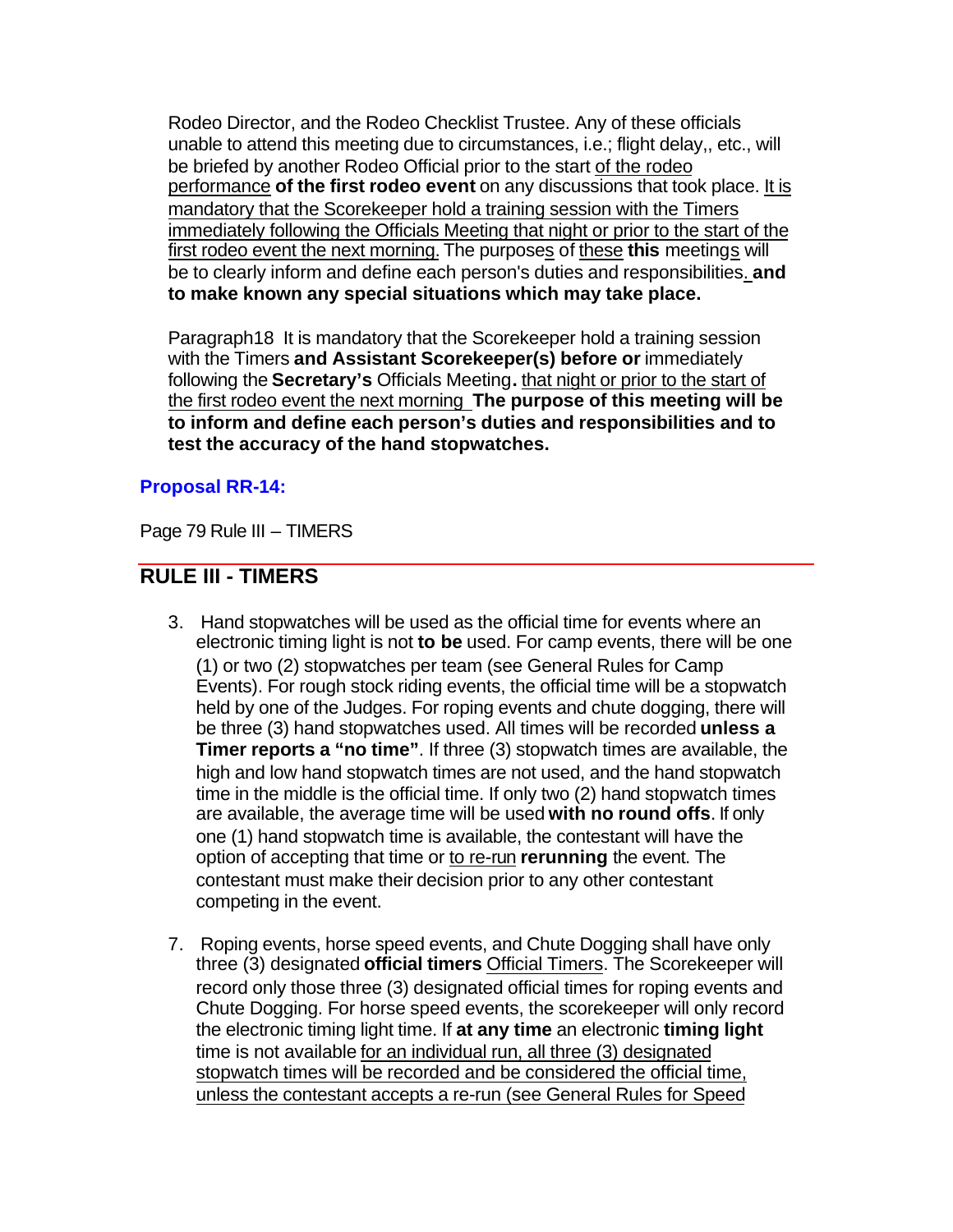Events, Paragraph 2). If an electronic timer is not available for an entire event, all three (3) designated stopwatch times will be recorded for all contestants and considered the official time **refer to General Rules for Speed Events, Paragraph 2, Parts A & B**

Page 109 Rule VI – Rules for Events

Section 3. Speed Events

Paragraph A. General Rules for Speed Events

- 1. Second Sub-Paragraph of this section: Letter next subparagraph A and the following sub Paragraph B Sub-Paragraph A will read as it does now:
- A. All rodeos shall be required to use an electronic timing light for all speed events. Three (3) hand stopwatches will be used as a backup **backup**. The Scorekeeper will record only the electronic timing light time. If the electronic timing light malfunctions for a contestant, the Scorekeeper will record the **hand** stopwatch times **(as defined in the following sub-paragraph B)** and ensure that the contestant is advised immediately of the situation. The contestant will have the option of accepting the hand stopwatch time or rerunning the event. The contestant will be advised of the hand time before making a decision and must make that decision immediately. If three (3) stopwatch times are available, the high and low hand stopwatch times are not used, and the hand stopwatch time in the middle will be used. If only two (2) hand stopwatch times are available, the average time will be used. If only one (1) hand stopwatch time is available, that time will be used. If the electronic timing light permanently fails as determined by the Arena Director, stopwatch times will be used for all remaining contestants in the event for that go-round. (Refer to Rule III. Timers, paragraph 3)
- B. **If the contestant opts to accept the stopwatch time instead of taking a rerun, all stopwatch time will be recorded.** If three (3) stopwatch times are available, the high and low hand stopwatch times are not used, and the hand stopwatch time in the middle will be used. If only two (2) hand stopwatch times are available, the average time will be used **with no round offs**. If only one (1) hand stopwatch time is available, that time will be used. If the electronic timing light permanently fails as determined by the Arena Director, **hand** stopwatch times will be used for all remaining contestants in the event for that go-round **as defined in this sub-paragraph.**. (Refer to Rule III. Timers, paragraph 3)